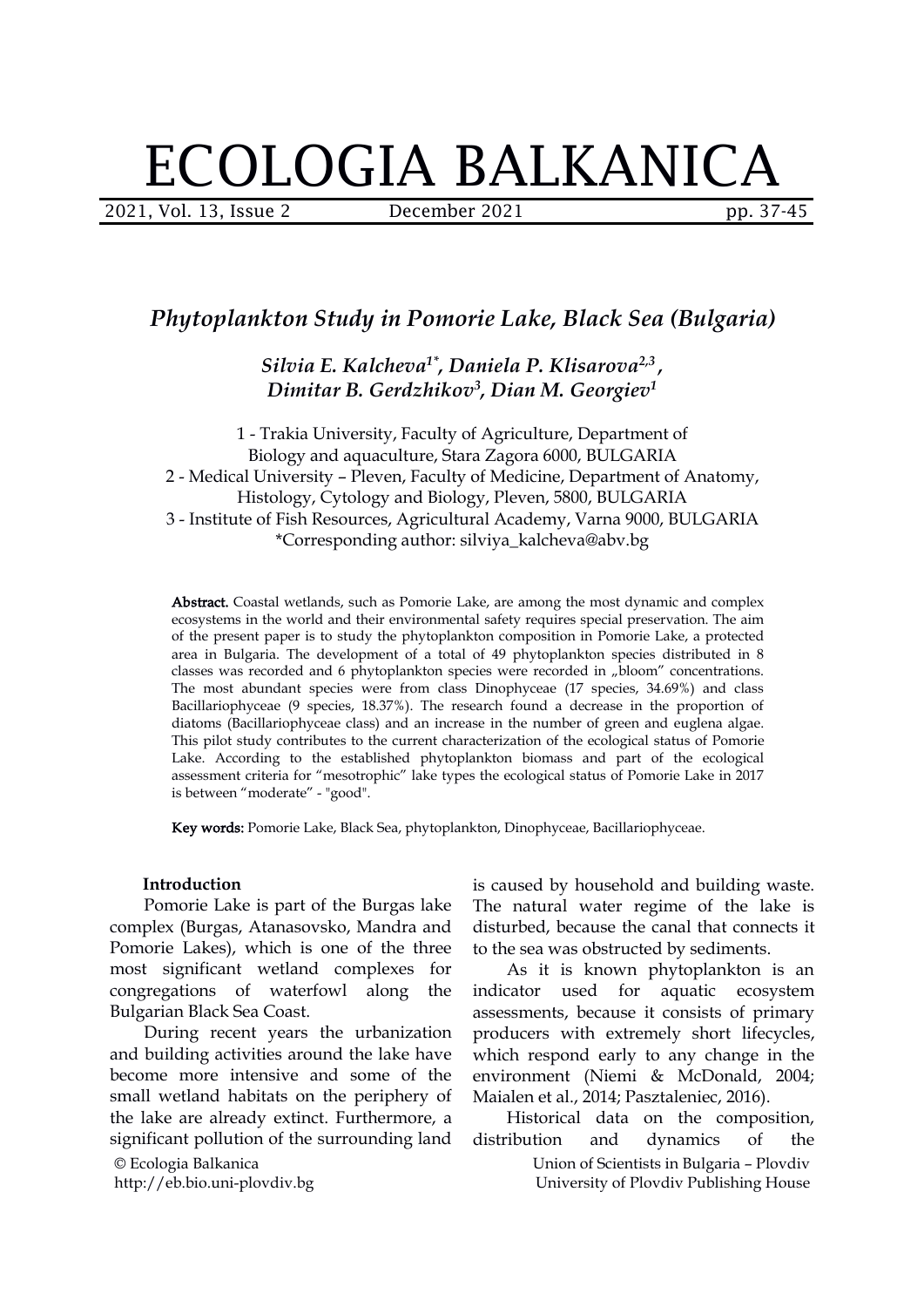phytoplankton in the lake has been described mainly by Vasilev et al. (1998), (documented 39 species (pyrophyta and diatoms)) and Stoyneva (2010) (63 algal taxa of 9 classes, 24 genera, mainly oligo- and mesohaline species).

The values of the quantitative parameters such as biomass and abundance have been described as high, characterized by high degree of eutrophication of the water.

phytoplankton in Pomorie Lake as a component of the biota are limited and there`s a lack of systematic quantitative phytoplankton data. Therefore, in this pilot study we set out to investigate the dynamics and composition of phytoplankton in Pomorie Lake during 2017.

## **Material and Methods**

*Lake hydrology and hydrochemical characteristics*

Pomorie Lake is a hypersaline lagoon area near Pomorie town and has a size of 814 ha. According to Raynova (2010) the freshwater catchment area of the lake is Kableshkovo Villages. The total catchment area is 33.55 km<sup>2</sup>. The water surface area is 6 Annex 2 of Ordina  $km<sup>2</sup>$  and the water volume is 6 million  $km<sup>3</sup>$ on average (Varbanov, 2002). The average depth of the lake is 1 m and it reaches a maximum of about 1.6 m (Vasilev & Mitrophanova, 1998).

The lake water has mildly to moderately alkaline pH levels with oxygen saturation between 50 and 240% (Hiebaum, 2010). Surprisingly low average salinity levels of 19-19,9 ‰ (Popov, 2015, Burgas, pers. comm), similar to those of the Black Sea, have been measured due to non-functioning southern drainage system. The main reason for that salinity change was the different hydrological regimes and the inflow of fresh water from Kamenarska River. The river was first drained into the protective drainage (calculated by channel near the lake, but then after the

backfilling in the area of the inflow, its fresh water had been entering the lagoon for years.

*Phytoplankton sampling and analysis*

Nowadays, the studies of the area according to methodology of Moncheva phytoplankton samples were collected with Ruttner bottle (1,8 L) from the surface water layer (0-0.20 m), from 6 different sites (Table 1, Fig. 1) during April, July and October in 2017. Sampling sites were selected so that they can provide a satisfactory geographical coverage of the & Parr (2010). They were fixed with formalin (up to 2% solution) and concentrated by (Morozova-Vodianitskaya, 1954). The microalgae were analyzed with an Olympus BX41 light microscope (by light field microscopy and phase contrast; at 100x, 200x, 400x and 800x magnifications) and in Sedgwick Rafter counting chambers (1 ml) and Palmer - Maloney (0.05 ml) by standard methodology (Moncheva & Parr, 2010). Picoplanktonic cells (< 2 µm) were not examined.

located between the Kamenar and 5 classes from excellent to very poor The ecological status was assessed according to the evaluation criteria of Surface water characterization (2013), using environmental condition as defined in Annex 2 of Ordinance № 4. Only a few of the metrics were analyzed due to the pilot character of this study.

A geometric method (Edler, 1979; Olenina et al., 2006) was applied to determine the biomass of microalgae and the individual sizes of several representatives of each species were measured. The cell volume was calculated using geometric formulas (Olenina et al., 2006). We assume that the cell density is 1.

The taxonomic classification of phylum and classes has been made in accordance with WoRMS (2019).

The Phytomar 2.0 (Klisarova, 2008) and Excel 12 (Microsoft Corporation, 2007) software were used for Shanon's index abundance) and graph calculations.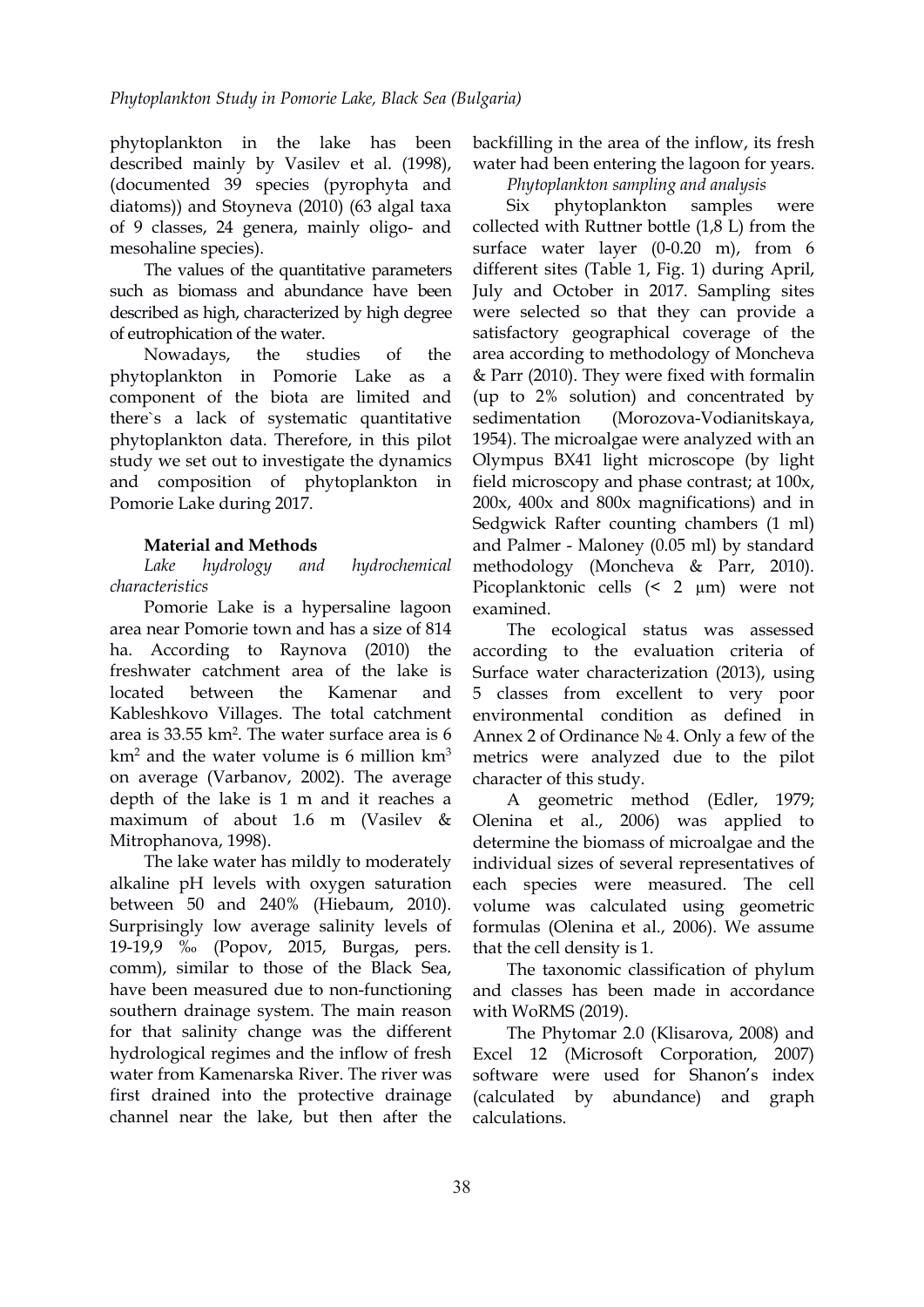Table 1. Sampling sites in Pomorie Lake.

| Site No       | <b>GPS</b> coordinates    |
|---------------|---------------------------|
| 1             | 42°36′26.2″N 27°37′31.3″E |
| $\mathcal{D}$ | 42°33'56.5"N 27°37'57.0"E |
| 3             | 42°33′58.0″N 27°37′40.4″E |
| 4             | 42°34′05.5″N 27°37′32.2″E |
| 5.            | 42°34′17.0″N 27°38′07.2″E |
| 6             | 42°34'04.3"N 27°38'12.7"E |



**Fig. 1.** Map of the study area with indications of the sampling sites.

#### **Results and Discussion**

*Species composition of phytoplankton*

Site № GPS coordinates The development of a total of 49 species 1 42°36'26.2"N 27°37'31.3"E distributed in 8 classes was recorded in the 2 42°33'56.5"N 27°37'57.0"E phytoplankton of Pomorie Lake during 2017. The 3 42°33'58.0"N 27°37'40.4"E most abundant species were from class 4 42°34'05.5"N 27°37'32.2"E Dinophyceae (17 species, 34.69%) and class 5 42°34'17.0"N 27°38'07.2"E Bacillariophyceae (9 species, 18.37%). The classes 6 42°34'04.3"N 27°38'12.7"E Chlorophyceae, Cyanophyceae and Euglenophyceae were registered with 6 species or 12.24%, and the rest 3 classes (Cryptophyceae, Trebouxiophyceae, Zygnematophyceae) were respectively registered with 2 and 1 species or 10.20% of the total taxonomic composition (Table 2, Fig. 2).

Compared to the earlier studies of Vasilev et al. (1998), a decrease in the share of diatoms (class Bacillariophyceae) and an increase in the number of green and euglena algae were found. The tendency of development of a large number of typically marine eurythermal and euryhaline microalgae species remains (Vasilev et al., 1998).

In April, a total of 20 species from 6 classes were found in the lake. (Table 2). The maximum annual biodiversity was observed for class Dinophyceae (11 species) and class Trebouxiophyceae (3 species) (Table 2, Fig. 3). No species of the class Bacillariophyceae were registered.

In July, 23 species from 7 classes were found. The number of species varied from 13 to 17 species per sampling site. The classes Dinophyceae (7 species), Bacillariophyceae (6 species) and Cyanophyceae (4 species) were presented with the highest number of species. The remaining groups of microalgae were registered with a small number of species (Table 2, Fig. 3).

**Table 2.** Taxonomic list of phytoplankton species existing in Pomorie Lake in 2017. *Legend:* 1-6 numbers of sampling points in combination with the month of sampling: A - April, J – July, O - October.

| N <sub>o</sub> | Taxa Sampling site,<br>Month | Site 6,<br>A | Site 4,           | Site 2, | Site 5, | Site 1, | Site 3, |
|----------------|------------------------------|--------------|-------------------|---------|---------|---------|---------|
|                |                              |              | BACILLARIOPHYCEAE |         |         |         |         |
|                | Chaetoceros socialis         |              |                   |         |         |         |         |
|                | Chaetoceros sp.              |              |                   |         |         |         |         |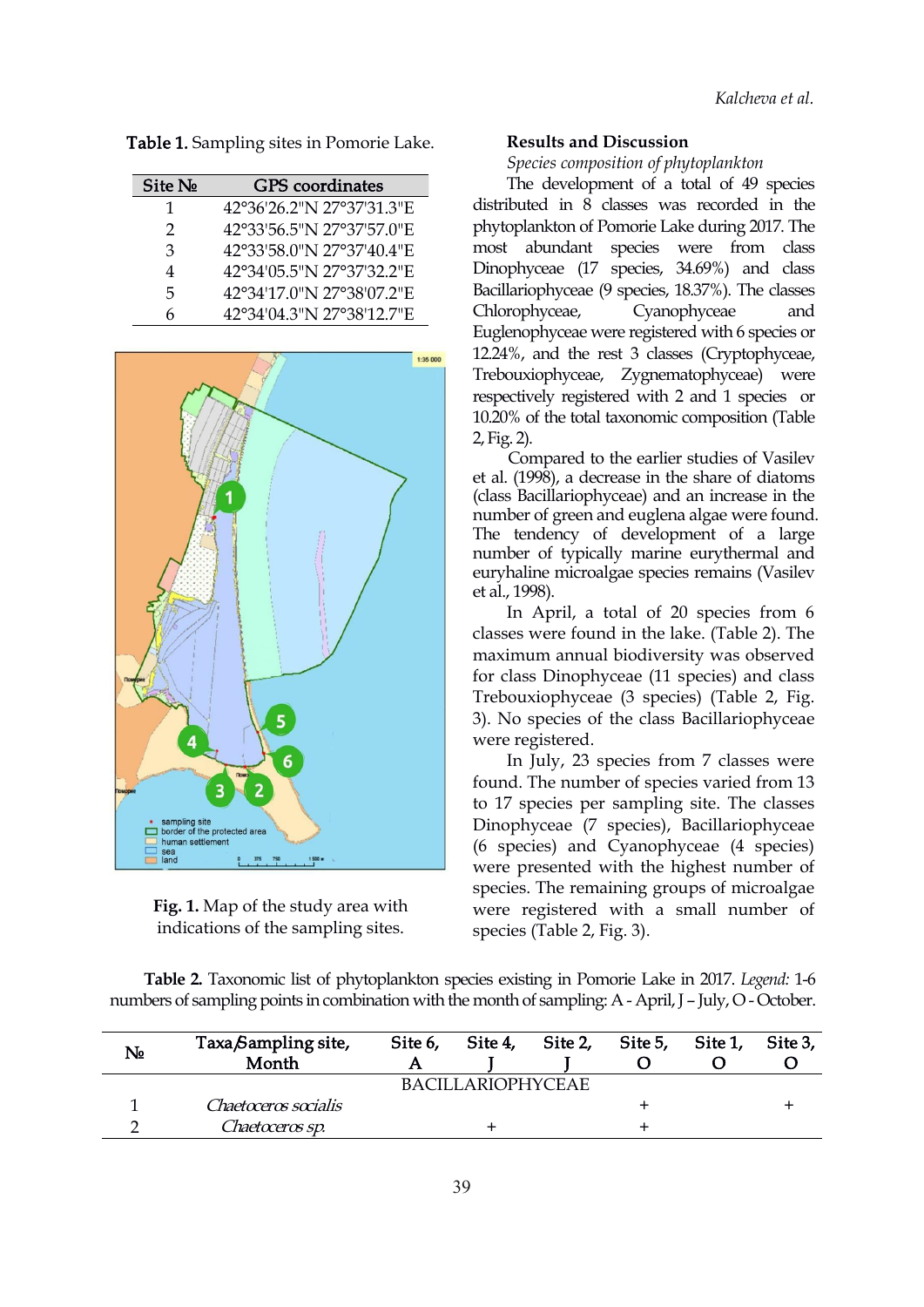*Phytoplankton Study in Pomorie Lake,Black Sea (Bulgaria)*

 $\overline{\phantom{0}}$ 

 $\overline{a}$ 

| $\mathfrak{B}$ | Coconeis scutellum     |              | $\pm$                 | $\pm$    |                  |              |              |
|----------------|------------------------|--------------|-----------------------|----------|------------------|--------------|--------------|
| 4              | Cyclotella caspia      |              |                       |          | $\ddot{}$        | $\mathrm{+}$ | $\ddag$      |
| 5              | Diatoma tenuis         |              | $\mathbf +$           |          |                  |              |              |
| 6              | Navicula sp.           |              | $\bf{+}$              | $\pm$    | $\pm$            | $\pm$        | $\ddot{}$    |
| 7              | Nitzschia sp.          |              | $\pm$                 |          |                  |              |              |
| $8\,$          | Nitzschia tenuirostris |              |                       |          |                  | $\mathrm{+}$ | $\pm$        |
| 9              | Pleurosigma elongatum  |              |                       |          |                  |              |              |
|                |                        |              | <b>DINOPHYCEAE</b>    |          |                  |              |              |
| $10\,$         | Akashiwo sanguinea     | $\ddot{}$    |                       |          |                  |              |              |
| 11             | Cochlodinium sp.       | $\bf{+}$     |                       |          |                  |              |              |
| 12             | Glenodinium danicum    | $\pm$        |                       |          |                  |              |              |
| 13             | Glenodinium sp.        |              |                       | $\pm$    |                  |              |              |
| 14             | Gonyaulax sp.          | $\pm$        |                       |          |                  |              |              |
| 15             | Gonyaulax spinifera    |              | $\pmb{+}$             |          |                  |              |              |
| 16             | Gonyaulax turbynei     | $+$          |                       |          |                  |              |              |
| 17             | Gymnodinium agiliforme | $\ddot{}$    |                       |          | $\pmb{+}$        |              |              |
| 18             | Gymnodinium albulum    |              |                       |          | $\mathrm{+}$     | $\pm$        | $\mathrm{+}$ |
| 19             | Gymnodinium sp.        | $+$          | $\mathbf +$           | $+$      | $\pm$            | $\ddot{}$    | $\ddot{}$    |
| 20             | Gyrodinium spirale     |              | $\mathrm{+}$          |          |                  |              |              |
|                | Oblea rotunda          |              |                       |          |                  |              |              |
| 21             |                        |              |                       |          | $\pm$            | $\mathrm{+}$ | $\ddot{}$    |
| 22             | Peridinium pusillum    |              | $\mathrm{+}$          |          |                  |              |              |
| 23             | Peridinium sp.         | $\bf{+}$     | $\bm{+}$              |          | $\pm$            |              | $\mathrm{+}$ |
| 24             | Polykrikos schwarzii   | $\ddot{}$    |                       |          |                  |              |              |
| 25             | Prorocentrum cordatum  | $\mathrm{+}$ |                       |          |                  |              |              |
| 26             | Prorocentrum micans    | $\mathrm{+}$ |                       |          |                  |              |              |
|                |                        |              | CHLOROPHYCEAE         |          |                  |              |              |
| 27             | Ankistrodesmus sp.     |              |                       |          | $\pm$            |              |              |
| 28             | Chlamydomonas sp.      |              |                       |          |                  |              | $\bm{+}$     |
| 29             | Chlorogonium sp.       |              |                       |          |                  | $\mathrm{+}$ | $\bm{+}$     |
| 30             | Chlorophyceae indet.   |              | $\mathrm{+}$          |          | $\ddot{}$        | $\mathrm{+}$ | $\ddot{}$    |
| 31             | Coelastrum sp.         | $\ddot{}$    |                       |          |                  |              |              |
| 32             | Monoraphidium          | $+$          |                       |          |                  |              |              |
|                | convolutum             |              |                       |          |                  |              |              |
|                |                        |              | <b>EUGLENOPHYCEAE</b> |          |                  |              |              |
| 33             | Euglena sp.            |              |                       |          | $\pm$            |              | $\mathrm{+}$ |
| 34             | Eutreptia lanowii      |              |                       |          | $+$              | $+$          | $\ddot{}$    |
| 35             | Eutreptia sp.          |              |                       | $+$      |                  |              |              |
| 36             | Eutreptia viridis      |              |                       |          | $\boldsymbol{+}$ |              |              |
| 37             | Eutreptiella sp.       |              |                       |          |                  | $\ddag$      |              |
| 38             | Phacus dangeardii      | $+$          | $\bm{+}$              |          |                  |              |              |
|                |                        |              | <b>CRYPTOPHYCEAE</b>  |          |                  |              |              |
| 39             | Cryptomonas sp.        | $\ddot{}$    | $\ddot{}$             | $\bm{+}$ | $\pm$            |              | $\bm{+}$     |
| $40\,$         | small Flagellates      |              | $\ddot{}$             | $+$      | $\ddot{}$        | $+$          | $\ddot{}$    |
|                |                        |              | <b>CYANOPHYCEAE</b>   |          |                  |              |              |
| 41             | Anabaena sp.           | $\pm$        |                       |          |                  |              |              |
|                | Lyngbya sp.            |              | $\ddag$               |          |                  |              |              |
| 42             |                        |              |                       |          |                  |              |              |
| 43             | Merismopedia sp.       | $\ddot{}$    |                       | $+$      |                  |              |              |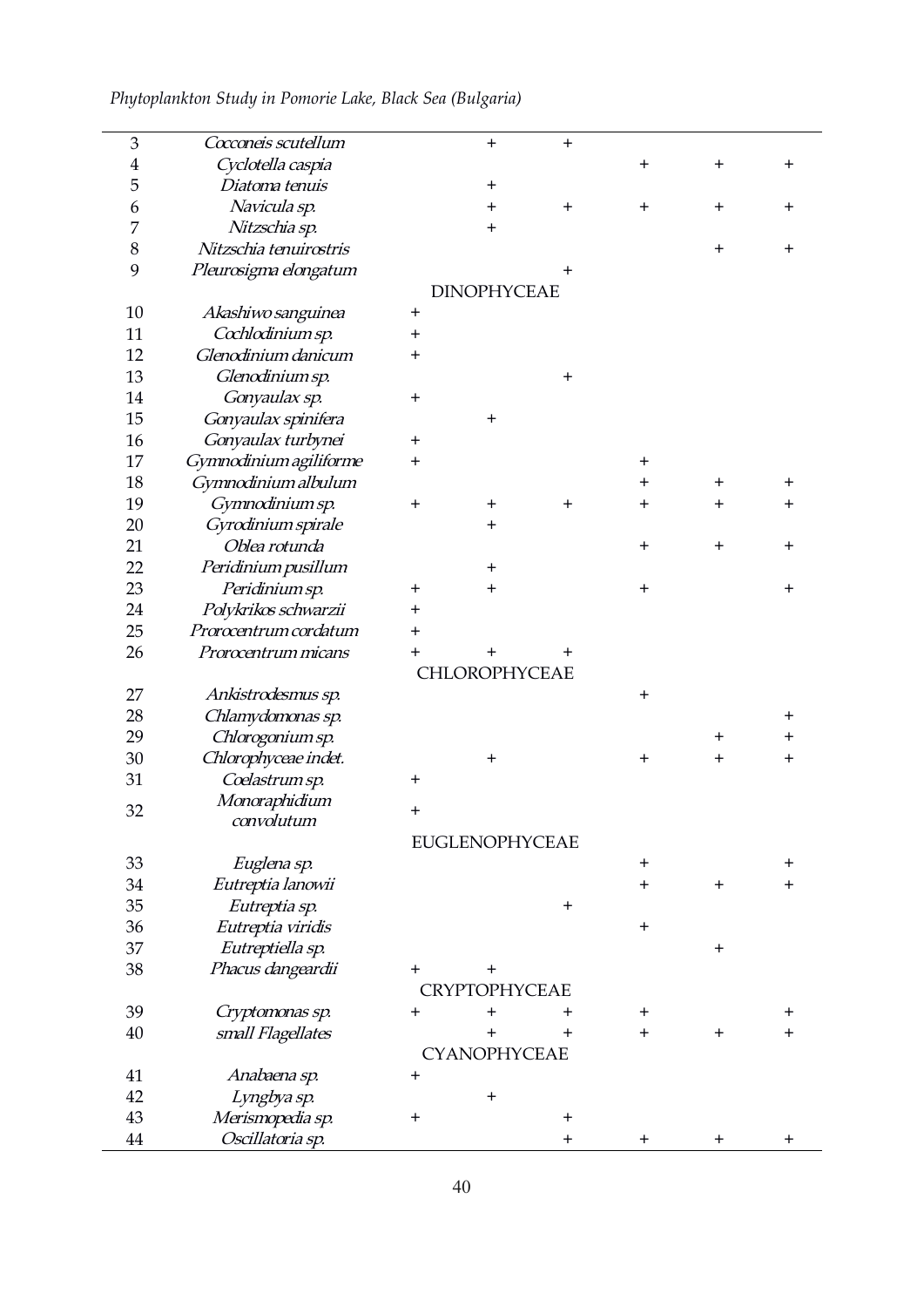



Fig. 2. Taxonomic composition (%) of the phytoplankton in Pomorie Lake by class in 2017.

In October, 22 species from 6 classes were found. We recorded a reduction in the numbers of peridinea and diatom species and an increase in green algae (Table 2, Fig. 3). The number of species in the different sampling sites varied from 13 to 16 species. This shows that the number of species in the study of this basin has slightly increased compared to the numbers (5-13 species) that was reported by Stoyneva (2010).

The Dinophyceae class constitutes the largest share of the taxonomic composition in the spring (55%, April). The share of peridinea species decreases toward the end of the year. In the autumn (October), the proportion of species of class Euglenophyceae increases, probably related to the accumulation of the organic matter in the water (as the Euglenophyceae are indicators of organic pollution according to Petrova & Gerdzhikov (2010). The classes Dinophyceae (7 species), Bacillariophyceae (6

species) and Cyanophyceae (4 species) were presented with the highest number of species during this warm month. The classes Chlorophyceae and Cryptophyceae were also increasing their share. The remaining groups of microalgae were registered with a small number of species (Table 2, Fig. 3). Species of Cyanophyceae are the most abundant in the summer and spring while the diatoms (Bacillariophyceae) - in the summer and autumn 2017 (Fig. 3).The total monthly average number of phytoplankton species had not changed significantly and had been registered between 20 and 23 phytoplankton species.

According to Stoyneva (2010) in 2007 various green and cryptophytic flagellates had a leading role in the composition of phytoplankton. Diatoms were also present.

The established taxonomic structure of phytoplankton in Pomorie Lake is comparable to that in marine coastal waters, characterized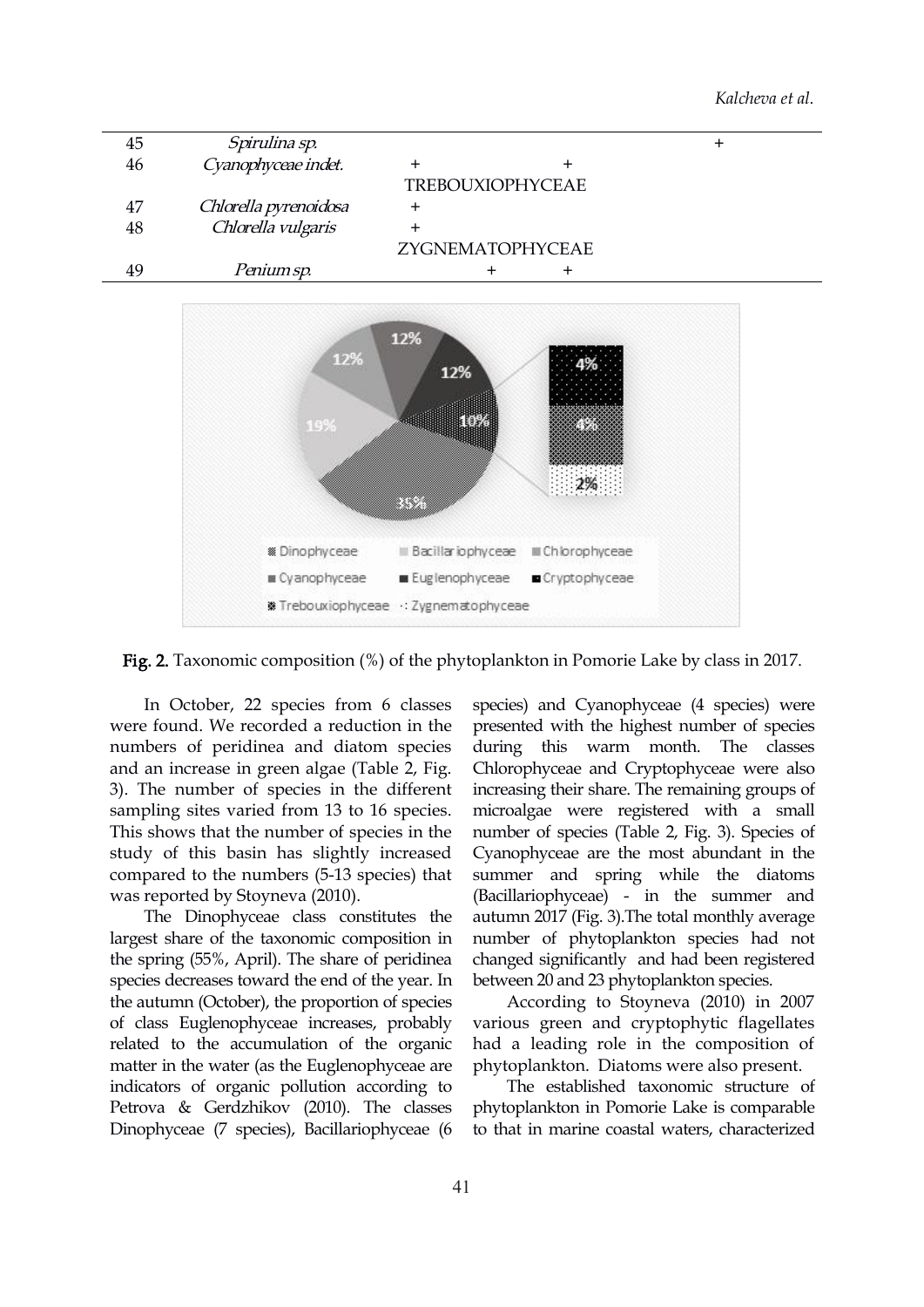by the highest shares of the classes Dinophyceae and Bacillariophyceae (Petrova & Gerdzhikov, 2015). Perhaps the reason is in the (2007) (Hiebaum, 2010) to 19-19.9‰ (Popov, 2015, Burgas, pers.comm.) According to Rozhdestvenski (1986) the average salinity Black Sea coastal water is 16.47‰.

#### *Quantitative dynamics of phytoplankton*

A total of 6 phytoplankton species in "bloom"  $\overline{K}$  Kovachev (2002) concentrations were recorded in Pomorie Lake. Although there are a lot of uncertainties of what constitutes a bloom (Smayda, 1997) usually concentrations exceeding  $> 1 \times 10^6$  cells.<sup>11</sup> for a was re single species or  $> 5 \times 10^6$  cells.<sup>1-1</sup> for 2-3 species or very low value biomass  $> 10000$  mg.m<sup>-3</sup> are considered "bloom" were registered. (Moncheva & Parr, 2010). In the spring, the green algae Chlorella pyrenoidosa bloomed with the highest abundance -  $41.06 \times 10^6$  cells.<sup>1-1</sup>. High ecolo concentration of species from Cyanophyceae (2  $\mu$ m) - 1.45 x 10<sup>6</sup> cells.<sup>11</sup> was observed in the 1he spring and auto summer. Most "blooming" species (4) were found during the autumn period.

Phytoplankton "blooming" was recorded at all sites in the autumn, with the highest values occurring at the "Site 3": small Flagellates - 12.79 x 10<sup>6</sup> cells.l<sup>-1</sup>; *Gymnodinium albulum* - 2.69 x 10<sup>6</sup> cells.l<sup>-</sup> Pomorie Lake <sup>1</sup> and *Gymnodinium sp.* -  $1.35 \times 10^6$  cells.1<sup>-1</sup>. At the "good".

decreasing salinity of the lake - from 52-55‰ sampling sites. In October 2017, within three days  $^{-1}$  for a was recorded during the autumn. In the summer "Site 5", the blue-green *Oscillatoria sp.*  $1.56 \times 10^6$  $6\,$ cells.l -1 was also "blooming". The distribution of algal groups by biomass was uneven between and at three different stations phytoplankton values which reflected the current state of the cenosis were measured. These parameters were the result of regular ecological modulations formed under the influence of temporary or permanent factors. According to Uzunov & biomass is always an instantaneous, residual, resultant value.The highest phytoplankton quantities were detected during the spring (Figure 4), then a second peak very low values of phytoplankton development

> .High ecological status of the lake water according to <sup>6</sup> cells.l - Pomorie Lake in 2017 is between "moderate" and High values of the Shannon Index in Pomorie Lake - suggesting a "very good" BQE (Biological Quality Element) Phytoplankton. The spring and autumn phytoplankton "blooms" present worse ecological status during these seasons. According to the average phytoplankton biomass levels established in the present study (Table 3) and the ecological assessment criteria for "mesotrophic" lake types (Surface water characterization, 2013) the ecological status of "good".



Fig. 3. Seasonal dynamics of the phytoplankton taxonomic composition.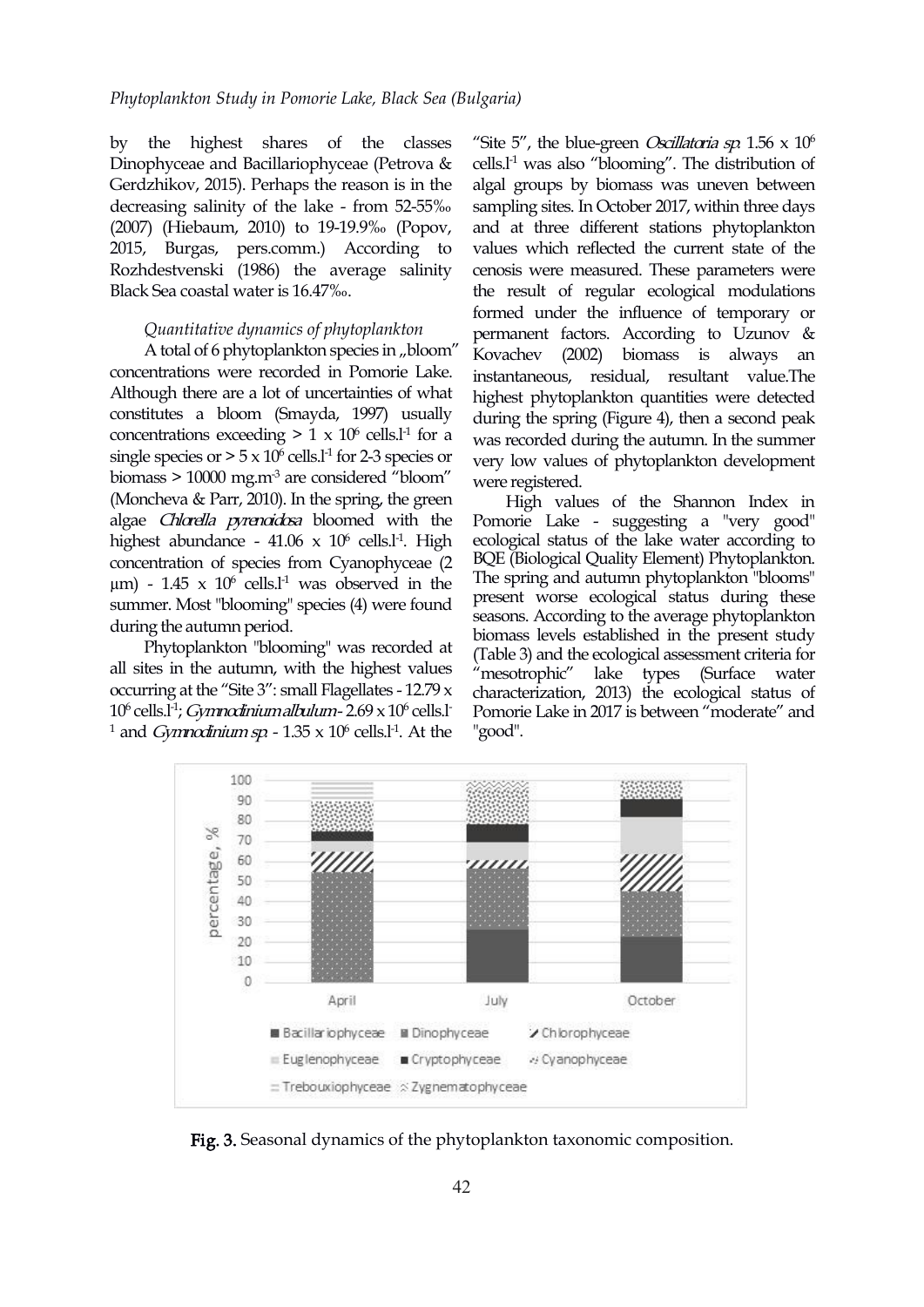

**Fig. 4.** Phytoplankton abundance (x  $10^{-6}$  cells.l<sup>-1</sup>), biomass (g.m<sup>-3</sup>) and Shannon index, Pomorie Lake, values from all sampling sites.

phytoplankton abundance, biomass and Shannon's diversity index from Pomorie Lake.

| Season      | Abundance (x<br>$106$ cells.1-1) | <b>Biomass</b><br>$(g.m^{-3})$ | Shannon<br>index | and the nu                |
|-------------|----------------------------------|--------------------------------|------------------|---------------------------|
| Spring      | 44.20                            | 8.94                           | 0.59             | Concl                     |
| Summe<br>r  | 1.18                             | 0.43                           | 2.10             | The $r$<br>supplemer      |
| Autum<br>n  | 9.72                             | 2.86                           | 1.68             | Pomo<br>Ω£                |
| Averag<br>e | 18.37                            | 4.07                           | 1.46             | qualitative<br>the phytor |

Compared to Atanasovsko Lake the number of species is smaller than that of Pomorie Lake (Stoyneva, 2010), but the main groups forming the phytoplankton in the two wetlands are similar. In Black Sea coastal lakes such as Atanasovsko and Vaya (Burgas Lake), the Cyanoprokaryotes have a significantly higher qualitative and quantitative of Black Sea water into Pomorie Lake. participation in the phytoplankton according to the results of Belkinova et al.(2020) and Dimitrova et al.(2014). The resulted data on the abundance  $(1.18 \times 10^6 \text{ cells.}1^1)$  during summer is similar to those reported by the

**Table 3.** Seasonal averages of authors in Atanasovsko Lake during 2007 (1.15  $\times$  10<sup>-6</sup> cells.l<sup>-1</sup>).

> **Shannon** and the number of analyzed samples differ. comparisons can only be preliminary since both the studied periods

#### **Conclusions**

9.72 2.86 1.68 of Pomorie Lake, as well as to make a e 18.37 4.07 1.46 the phytoplankton. This study analyzed the The present study was an attempt to supplement the observations on the ecology qualitative and quantitative assessment of current taxonomic structure and distribution of phytoplankton in 2017.

> As a result of analyzed current taxonomic structure and distribution were established 49 species belonging to 8 classes. Dynophyceae is the dominant family, whereas Cyanophycea is species poorer. A probable reason for that state was the entry

-1) during of phytoplankton in the lake, while summer Were registered six species with "blooming" concentrations. The spring was characterized by the highest development had the lowest values.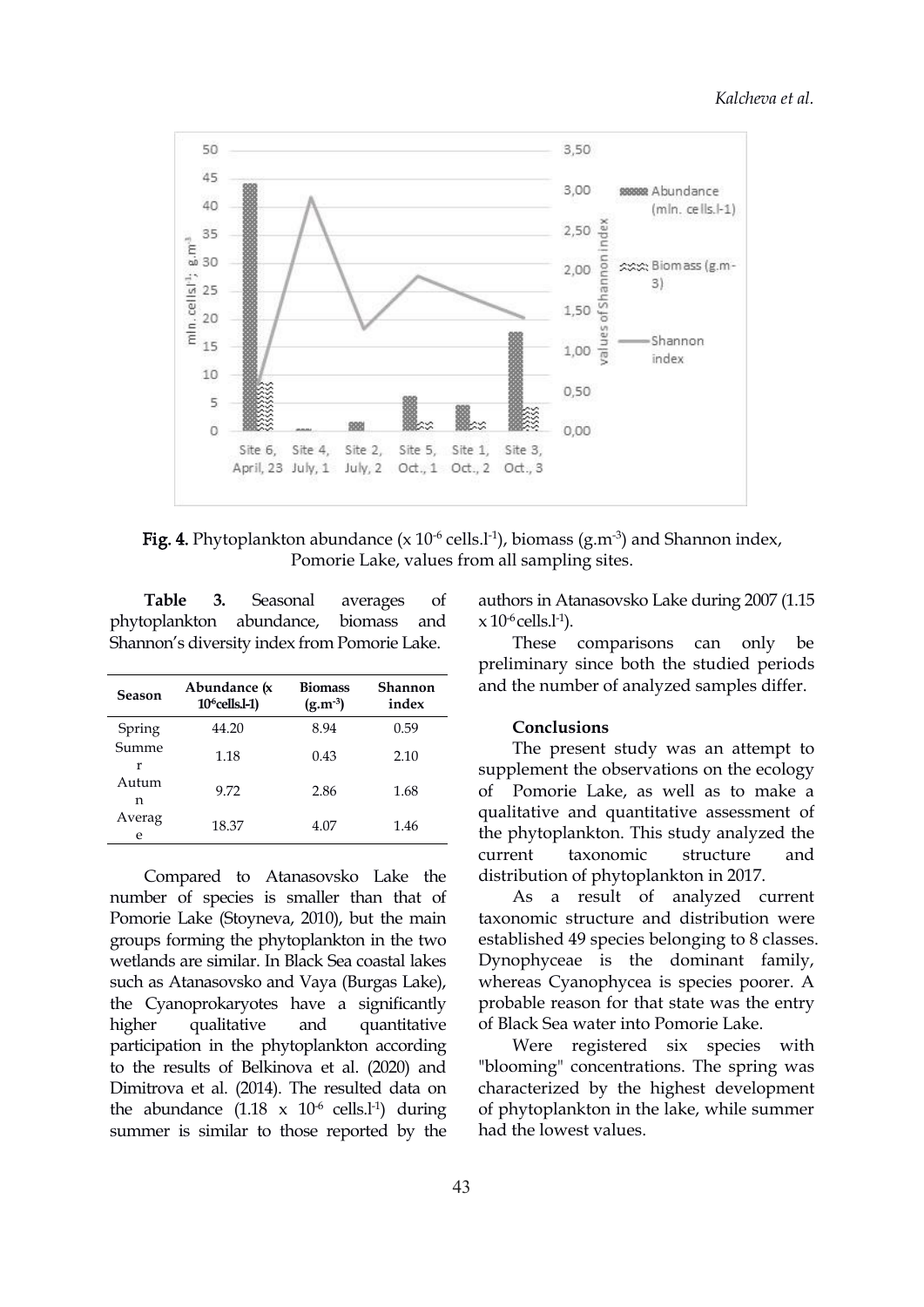According to some of the criteria for ecological assessment and the established biomass of phytoplankton, the ecological condition of Pomorie Lake was between "moderate" and "good".

#### **Acknowledgements**

We wish to express our sincere gratitude to the Green Balkans Association, MASRI-IFR, RIEW-Burgas (Regional Inspectorate of Environment and Water) for their assistance during the fieldwork and to Trakia University which founded the survey as a part of PhD thesis (Ecological study of benthic molluscs in Pomorie Lake Protected Area).

### **References**

- Belkinova, D., Teneva, I., Basheva, D., Neykov, N., Moten, D., Gecheva, G., Apostolova, E. & Naimov, S. (2020). ecological tolerance of the autotrophic picoplankton in Atanasovsko lake (Black Sea coastal lagoon, Bulgaria). Applied Ecology and Environmental Research, 19, 849-866. doi: [10.15666/aeer/1902\\_849866](https://doi.org/10.15666/aeer/1902_849866).
- Dimitrova, R., Nenova, E., Uzunov, B., Shishiniova, M. & Stoyneva, M. (2014). Phytoplankton abundance and structural parameters of the critically endangered protected area Vaya Lake (Bulgaria). *Biotechnology & Biotechnological Equipment, 28*(5), 871- 877. doi:

[10.1080/13102818.2014.947718.](https://doi.org/10.1080/13102818.2014.947718)

- Edler, L. (1979). Recommendations for marine biological studies in the Baltic Sea: Phytoplankton and Chlorophyll. *Baltic Marine Biologists, 5*, 5-38.
- Hiebaum, G., (2010). Hydrochemistry of Pomoriisko lake. In *Reports on the Integrated Management Plan of Pomorie Lake Protected Area BG0000152 and Pomorie Protected Area BG0000620,* Green Balkans, 30. Retrieved from [moew.government.bg.](https://www.moew.government.bg/static/media/ups/tiny/file/Press/aktualno/2009/PU_Pomoriisko_ezero.pdf) (In Bulgarian).
- Klisarova, D. (2008). *PhytoMar. System for calculation of quantitative indicators of phytoplankton in the Black Sea - BS algae.* Vers. 2.0.
- Maialen, G., Borja, А., Franco, J. & Revilla, M. (2013). Phytoplankton composition indicators for the assessment of eutrophication in marine waters: Present state and challenges within the European directives, *Marine Pollution Bulletin, 66* (1-2), 7-16. doi: [10.1016/j.marpolbul.2012.10.005.](https://doi.org/10.1016/j.marpolbul.2012.10.005)
- Microsoft Corporation. (2007). *Microsoft Of ice Professional Plus 2010,* Version 14.0.7128.5000. Retrieved from [office.microsoft.com.](https://office.microsoft.com)
- Moncheva, S. & Parr, B. (2010). Manual for Phytoplankton Sampling and Analysis in the Black Sea, Retrieved from [blacksea-commission.org.](http://www.blacksea-commission.org/Downloads/Phytoplankton_%20Mannual-Final-1.pdf)
- Phytoplankton composition and Morozova-Vodianitskaya, N.V. (1954). Phytoplankton of the Black Sea, part Proceedings of the Sevastopol Biological Station, <sup>8</sup>, 11-99. (In Russian)
	- Niemi, G. & McDonald, M. (2004). Application of Ecological Indicators, Annual Review of Ecology, Evolution and Systematics, <sup>35</sup>, 89-111. doi: [10.1146/annurev.ecolsys.35.112202.1](https://doi.org/10.1146/annurev.ecolsys.35.112202.130132) 30132.
	- Olenina, I., Hajdu, S., Edler, L., Andersson, A., Wasmund, N., Busch, S., Göbel, J., Gromisz, S., Huseby, S., Huttunen, M., Jaanus, A., Kokkonen, P., Ledaine, I. & Niemkiewicz, E. (2006). *Biovolumes and size-classes of phytoplankton in the Baltic Sea,* Helsinki commission Baltic marine environment protection commission, Baltic Sea Environment Proceedings No. 106, 144 p.
	- Pasztaleniec, A. (2016). Phytoplankton in the ecological status assessment of European lakes - Advantages and constraints. Ochrona Srodowiska <sup>i</sup> Zasobów Naturalnych, 27(1): 26-36. doi: [10.1515/OSZN-2016-0004.](https://doi.org/10.1515/OSZN-2016-0004)